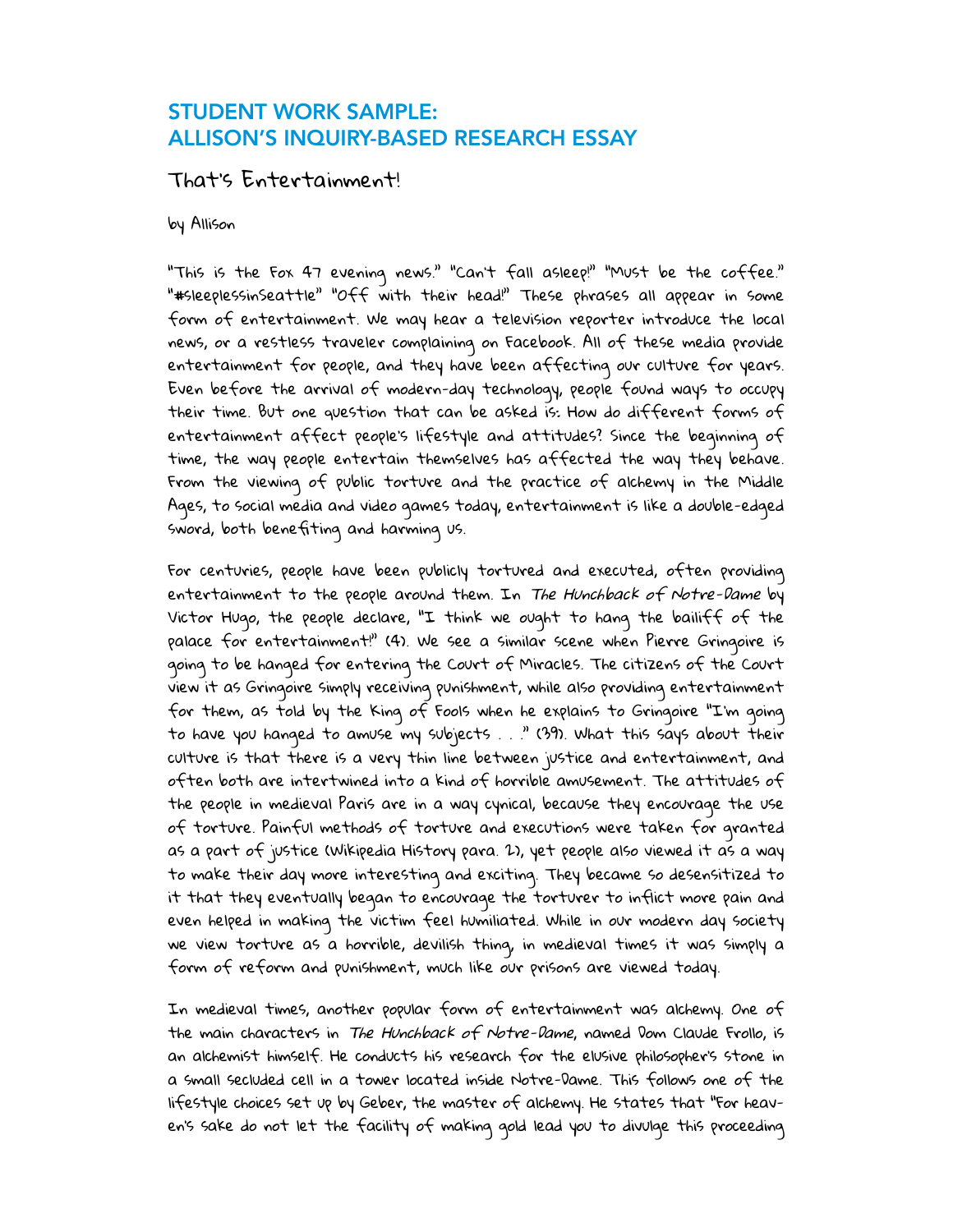or to show it to any of those around you, to your wife, or your cherished child, and still less to any other person" (Jaffe n. pag). Frollo keeps his work a secret, letting no person know what he actually does in his small cell tower. He mutters to himself that he has been working on his experiments for a long time, yet all of his experiments have been failing (Hugo 127). It has completely overtaken him, driving him to accomplish the unfeasible. "This pseudoscience with its alluring goal and fascinating mysticism dominated the thoughts and actions of thousands" (Jaffe n. pag), and Frollo was no exception. His own personal lifestyle had been greatly affected by this all-consuming drive, and with no end in sight, he continued to dive into this action, which was nothing short of madness.

In our more recent age, we have many more forms of entertainment which impact our lifestyle and attitudes. One of the biggest culprits that consume our time is video games. A popular pastime for boys and girls of all ages, this industry is constantly growing and producing new games that beg to be played. Video games have been attributed with helping to "promote learning, problem solving, and help with the development of fine motor skill and coordination" ("Children and Video Games" para. 3). An interviewee can attest to this by saying that video games are a good way to relax and help with his coordination and pattern finding (Student 2). However, there is a dark side to this popular pastime. Numerous studies have shown that video games, especially ones with violent content, make teens more aggressive ("The Impact of Video Games." para. 4). Teens are prone to confront their teachers, engage in fights with their peers, and suffer in school ("The Impact of Video Games" para. 7), after playing violent video games for extended periods of time. They have impacted our lifestyle by making users have a more violent nature, and while this may not apply to everyone, it does affect our culture enough that we need to be aware of the games we play and how they affect us.

Social media is another huge form of entertainment that has radically changed how we live and play. People are connected to their friends, jobs, and various apps almost instantly. Some people have even begun to say that "social networking may be on the verge of replacing traditional personal interactions for the next generation" ("Effects of Social Networking" para. 1). However, the impact of social media on our life is not always positive. Along with the good comes the risk of lower security, cyberbullying, and even sexting. Many teens have taken to social media sites in order to impress their peers, gain popularity, or even bully others in an online space where it is impossible to see the victim's reaction ("Effects of Social Networking" para. 3). In asking some students how social media has affected their lifestyle, one person said that "Social media just makes everyone's lives worse. It gives them (the bullies) the power to hide behind screens and hurt other people . . ." (Student 1). Another person pointed out that "It's a nice way to connect with friends and meet new people, but it definitely has taken a toll on my schoolwork" (Student 3). Social media affects our lifestyle by making us more "targetable," yet we are also able to share information at a quicker pace and receive instant feedback from